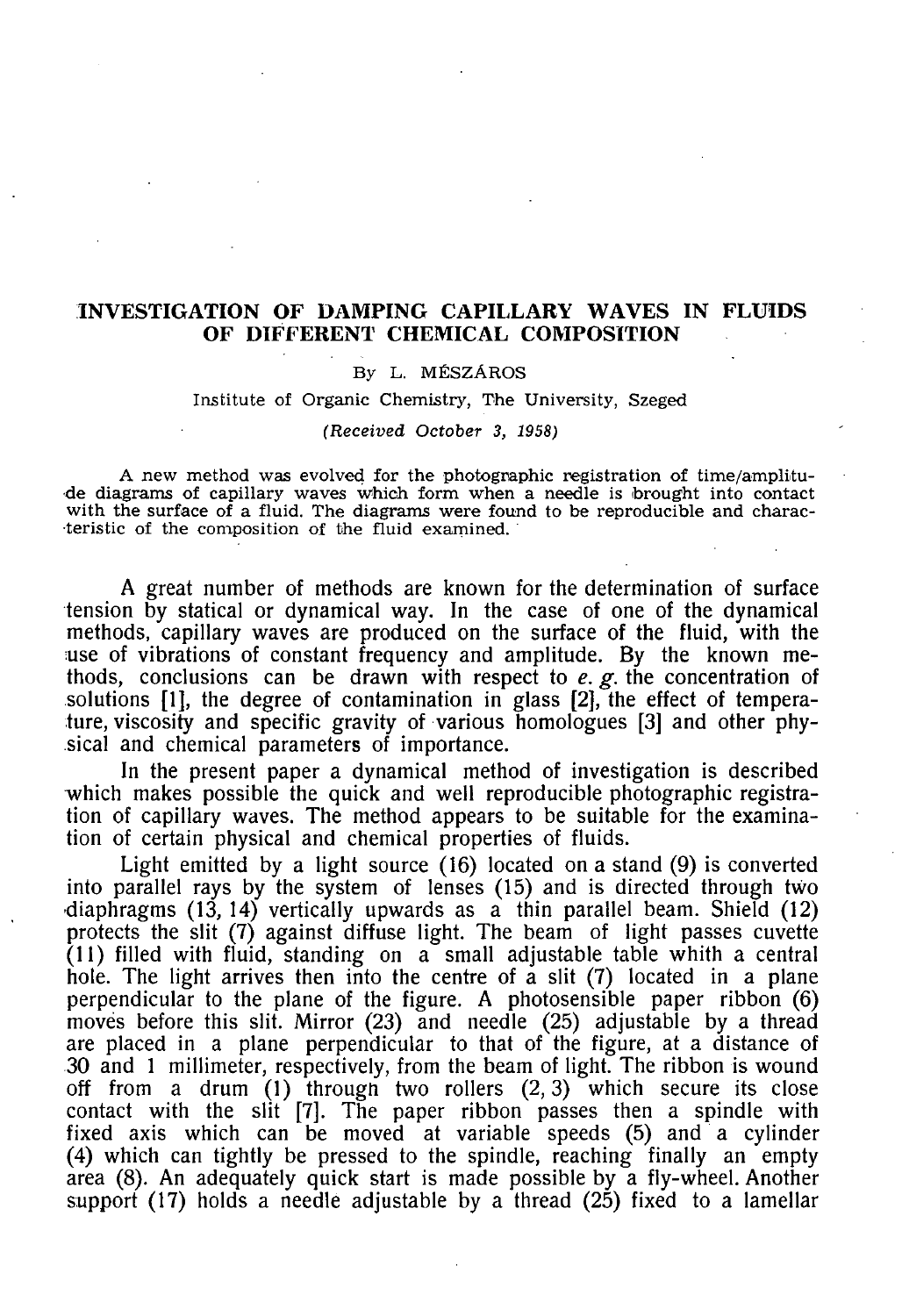### 166 L. MÉSZÁROS

spring the height of which can be varied with the use of a binding ring (24). Light of a light source (18) is converted by the lense system (19). with the use of two diaphragms (20) into a thin horizontal parallel light beam which, on passing a perforated disk (22) rotated by the synchronous motor (21), is reflected by mirror (23) in a vertical direction just into slit (7). In the present experiments photosensitive paper of 50 mm width was used, the inner diameter of the cuvette being 8 cm, the thickness of the fluid in the cuvette ranging 20 mm. The number of holes inserted in the perforated disk rotated by the synchronous motor made possible the registration of time signals of 0,01 sec..

The vertical light beam describes at the start of registration a horizontal line in the centre of the photosensible paper ribbon. When the needle gets into contact with the surface of fluid, by cautiously winding thread  $(25)$ , damped capillary waves arise around the needle, and the time/amplitude curve of the formed waves can be registered by photographic way.



*Fig. l*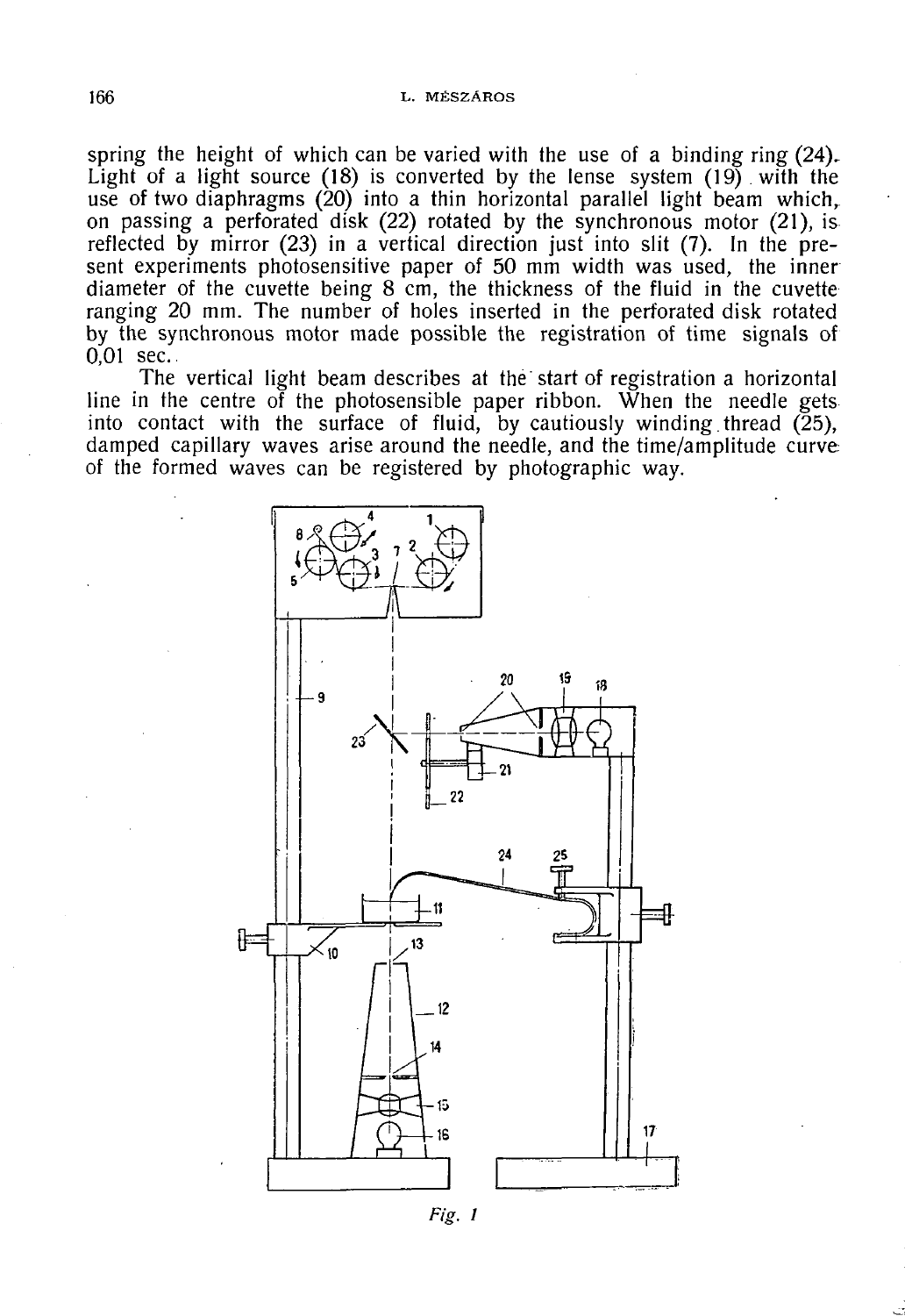

Fig. 2c

The quality of photographs can be improved by adequately increasing the intensity of light, the velocity of the ribbon, the distance between the cuvette and the slit, the number of holes on the perforated disk and the sensitivity of the photosensitive ribbon, further by decreasing the cross section of light beam and the width of slit. Opaque and semi-transparent fluids can also be examined by the same apparatus, with the difference that the light arrives to the slit after being reflected by the surface of fluid. According to our experience, it is practical to apply fluids of a layer thickness of at least